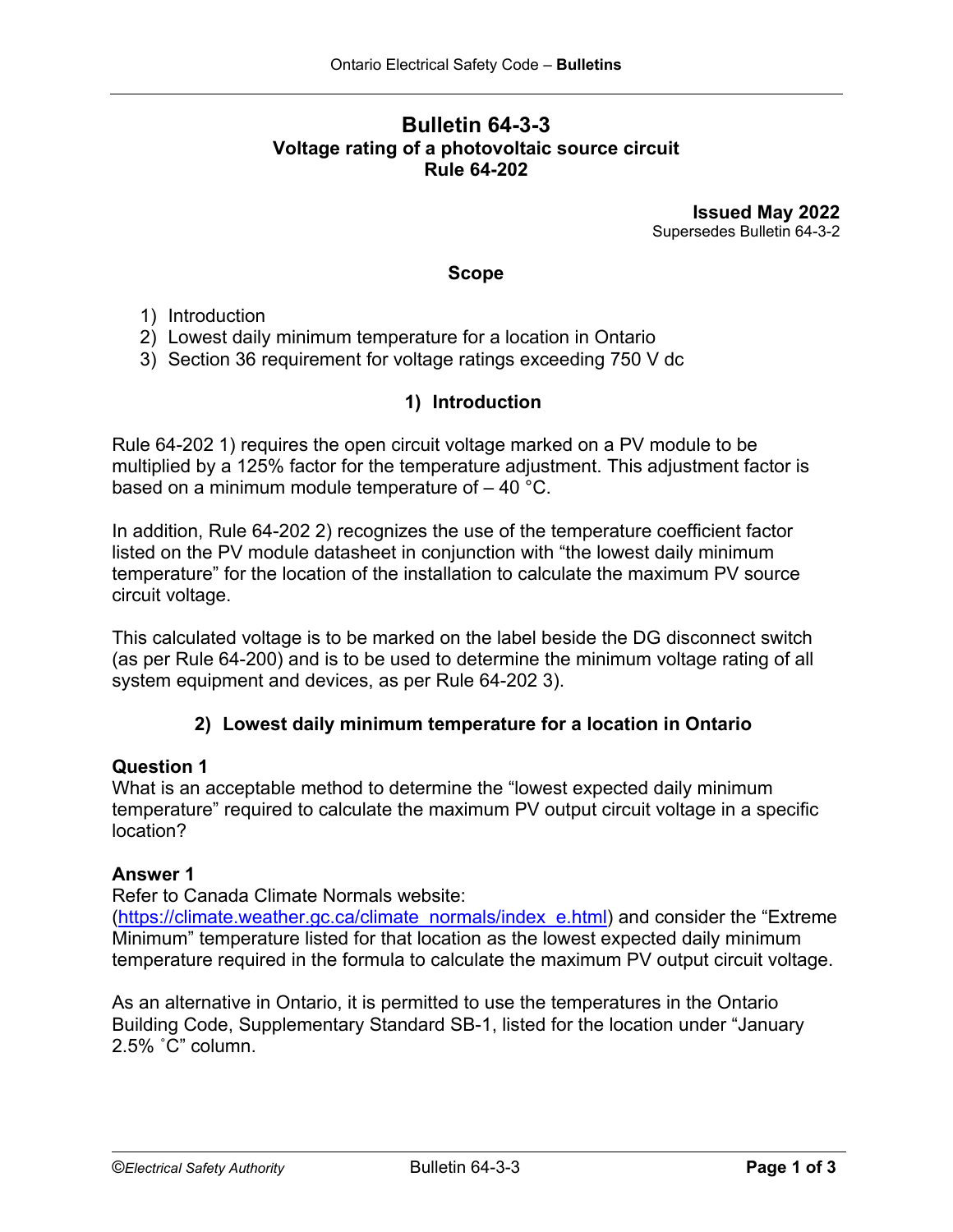# **3) Section 36 requirements for voltage ratings exceeding 750 V dc**

Rule 64-202 4) permits the maximum photovoltaic source and output circuit voltage for installations in or on dwelling units to a voltage not exceeding 600 V dc between any two conductors and between any conductor and ground, with some restrictions.

Rule 64-202 5) exempts photovoltaic source and output circuits operating at voltages greater than 750 V dc, but not greater than 1500 V dc, from the requirements of Rules 36-204, 36-208 and 36-214.

### **Note**

This Rule is applicable to installations located on the roof of residential multi-dwelling unit buildings, provided the roof of the building does not also form the roof of the uppermost dwelling units, with access restricted to authorized personnel only.

### **Question 2**

Can PV source and output circuits greater than 750 V dc, but not greater than 1500 V dc, be exempted from the requirements of:

- Rule 36-006 1) b), c), and d), warning label for high voltage cables
- Rules 36-100 and 36-110, for conductors to be enclosed in grounded metal?

## **Answer 2**

Yes, if all of the following conditions are met, as applicable:

- the installation is serviced only by qualified persons;
- the part of the installation exceeding 750 V dc is inaccessible to the public; and
- enclosures in which photovoltaic source and output circuits exceeding 750 V dc are present are marked with the word "DANGER" followed by the maximum rated photovoltaic circuit voltage of the equipment.
- meet the wiring methods identified in Bulletin 64-4-\*:
- have a permanent, legible warning notice carrying the wording "Danger- High Voltage" on all boundary fences:
	- i) located immediately adjacent to the locks on all access gates;
	- ii) installed at all outside corners formed by the fence perimeter; and
	- iii) installed at intervals not exceeding 15 m of horizontal distance

#### **Notes**

- 1) For rooftop installations, the warning notice shall be installed on all doors providing access to the array area.
- 2) Any portions of such installations that leave the roof or fenced area (e.g. PV wiring between separate roof sections or run to a ground mount combiner or inverter), they would be required to follow the requirements of Section 36, except 36-204, 36-208, 36-214.
- 3) Photovoltaic source and output circuits and equipment connected to or within those circuits are considered inaccessible where:
	- a) they are located within a fenced enclosure complying with Rules 26-304, 26-312 and 26-314, or equivalent (such as a property boundary fence around an industrial facility with controlled access);